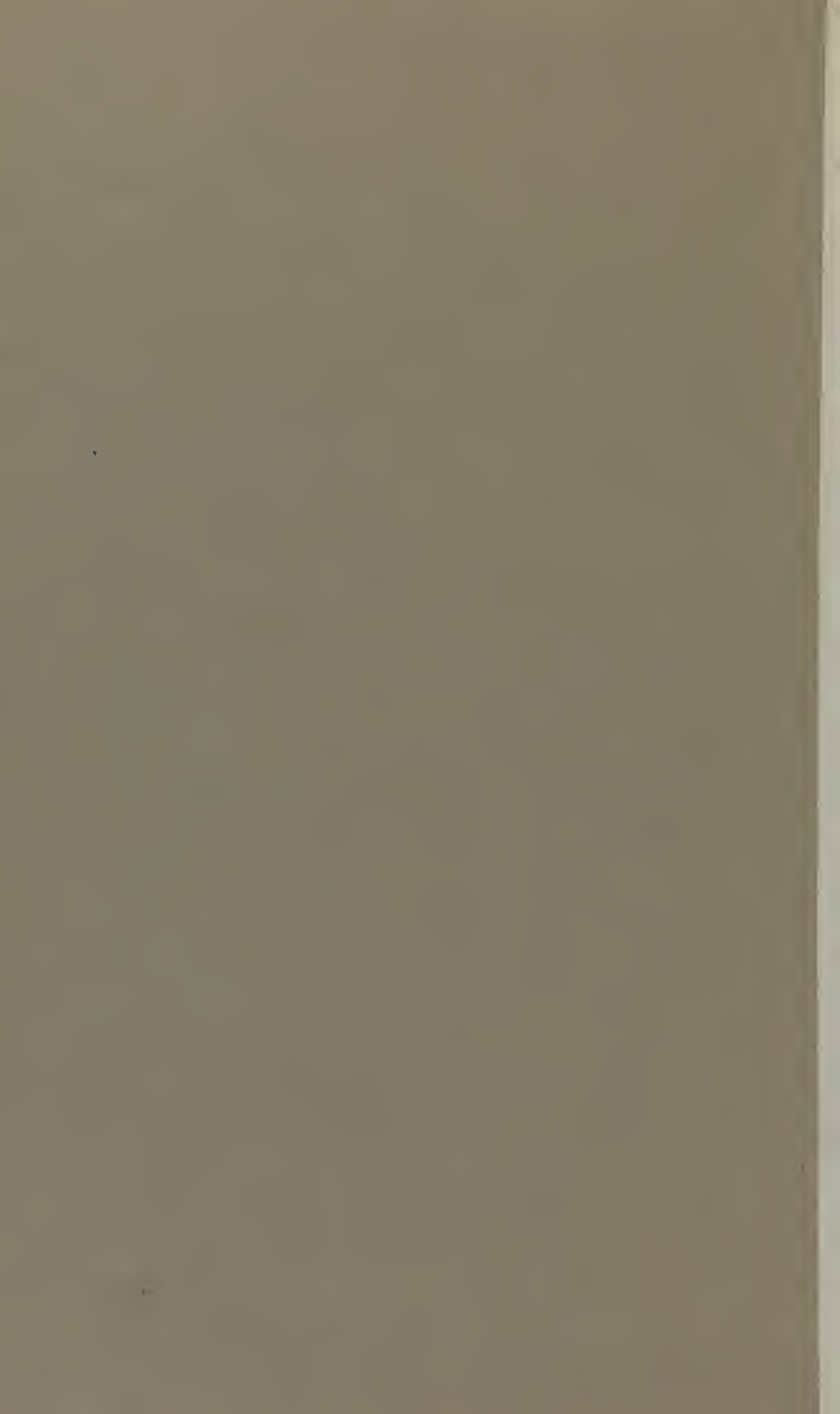$\frac{1}{2}$ 

## AN OPIUM-EATER IN AMERICA.

' Esse quid hoc dicum, quod lam mini dura \ idenlur Strata, neque in lecto pallia nostra sedent? Et vacuus somno noctem, quam longa, perigi;<br>Lassaque vessati corporis assa dolent.'

Ovid AMOR.

BEFORE I state the results of my experience as an opium-cater, it will perhaps not be uninteresting, and it certainly will conduce to the clearer understanding of such statement, if <sup>I</sup> give a slight and brief sketch of my habits and history previous to my first indul- gence in the infernal drug which has imbittered my existence for seven most weary years.

The death of my father when <sup>I</sup> was little more than twelve months old made it necessary that I should receive only such an education as would qualify me to pursue some business in my native town of Birmingham; and in all probability <sup>I</sup> should at this moment be entering orders or making out invoices in that great emporium of buttons and blackguards, had <sup>I</sup> not (whether fortu nately or otherwise I pretend not to decide) at a very early age evinced a decided and absorbing passion for reading, which the free access to a tolerably large library enabled me to indulge, until it had grown to be a confirmed habit of mind, which when the attention of my *friends* was called to the subject, had become too strong to be broken through ; and with the usual foolish family vanity they determined to indulge a taste so early and decidedly developed, in the expectation, <sup>I</sup> verily believe, of some day catching a reflected beam from the fame and glory which I was to win by my genius; for by that mystical name was the mere musty talent of ' ahellico librorum' called. The consequence was that I was sent, when eight years of age, to a public school. <sup>I</sup> had however before this tormented my elder brother with ceaseless importunity, until he had consented to teach me Latin ; and by secretly poring over my sister's books, <sup>I</sup> had contrived to gain a tolerable book-knowledge of French.

From that hour my fate was decided. <sup>I</sup> applied with unwearied devotion to the study of the classics - the only branch of education attended to in the school ; and <sup>I</sup> even considered it a favor to be allowed to translate, write exercises and themes, and to compose Latin verses for the more idle of my school-fellows. At the same time I devoured all books of whatever description, which came in my way : poems, novels, history, metaphysics, or works of science, with an indiscriminating appetite, which has proved very injurious to me through life. <sup>I</sup> drank as eagerly of the muddy and stagnant pool of literature, as of the pure and sparkling fountains glowing in the many-hued sun-light of genius. After two years had been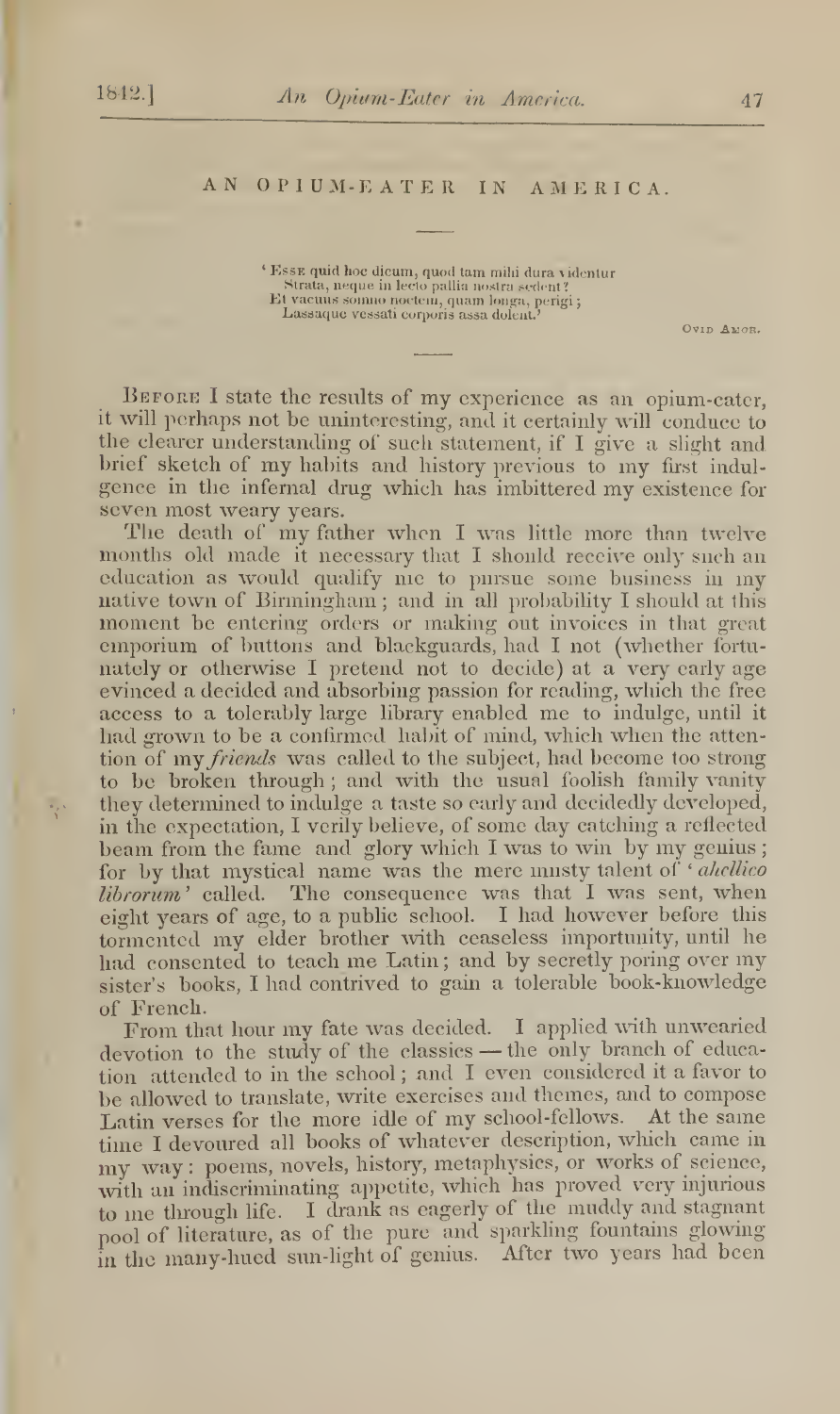spent in this manner, <sup>J</sup> was removed to another school, the principal of which, although <sup>a</sup> fair mathematician, was <sup>a</sup> wretched classical scholar. In fact I frequently construed passages of Virgil, which <sup>L</sup> had not previously looked at, when he himself was forced to refer to Davidson for assistance. <sup>1</sup> stayed with him however two years, during which time I spent all the money I could get in purchasing Greek and Hebrew hooks, of which languages <sup>I</sup> learned the rudiments, and obtained considerable knowledge without any instruction. After a year's residence at the house of my brother-inlaw, which I passed in studying Italian and Persian, the Bishop of Litchfield, examining chaplain, to whom I had been introduced in terms of the most hyperbolical praise, prevailed on his diocesan and the Earl of Calthorpe to share the expense of my farther education.

In consequence of this unexpected good fortune, <sup>I</sup> was now placed under the care of the Rev. Thomas Fry, Rector of the Vil lage of Emberton in Buckinghamshire, <sup>a</sup> clergyman of great piety and profound learning, with whom <sup>J</sup> remained about fifteen months, pursuing the study of languages with increased ardor. During the whole of that period I never allowed myself more than four hours' sleep: and still unsatisfied, <sup>I</sup> very generally spent the whole night, twice a week, in the insane pursuit of those avenues to distinction to which alone my ambition was confined. <sup>I</sup> took no exercise, and the income allowed me was so small that <sup>I</sup> could not afford <sup>a</sup> meat. dinner more than once <sup>a</sup> week, and at the same time set apart the half of that allowance for the purchase of books, which I had determined to do. <sup>I</sup> smoked incessantly ; for <sup>I</sup> now required some stimulus, as my health was much injured by my unrelaxing indus-My digestion was greatly impaired; and the constitution of iron which Nature had given me threatened to break down ere long under the effects of the systematic neglect with which <sup>I</sup> treated its repeated warnings. <sup>I</sup> suffered from constant head-ache ; my total inactivity caused the digestive organs to become torpid; and the innutritions nature of the food which <sup>I</sup> allowed myself would not supply me with the strength which my assiduous labor required. My nerves were dreadfully shaken ; and at the age of fourteen <sup>I</sup> exhibited the external symptoms of old age. <sup>I</sup> was feeble and emaciated; and had this mode of life continued twelve months longer, <sup>I</sup> must have sank under it.

I had during these fifteen months thought and read much on the subject of revealed religion, and had devoted a considerable portion of my time to an examination of the evidences advanced by the advocates of Christianity, which resulted in <sup>a</sup> reluctant conviction of their utter weakness and inability. No sooner was I aware that so complete a change of opinion had taken place, than I wrote to my patron stating the fact, and explaining the process by which I had arrived at such a conclusion. The reply I received was a peremptory order to return to my mother's house immediately ; and on arriving there, the first time I had entered it for some years, I was met by the information that I had nothing more to expect from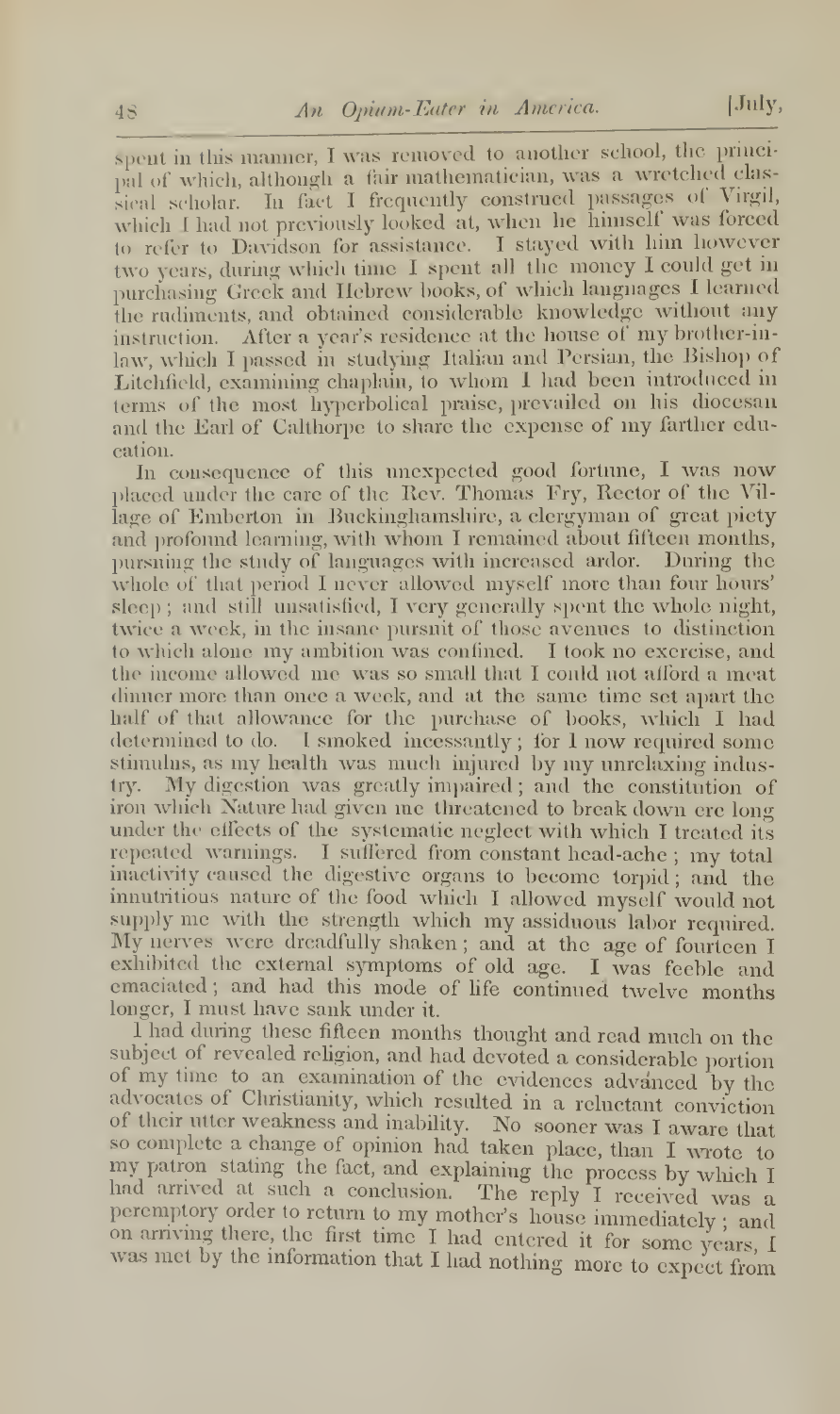the countenance of those who had supplied me with the means of prosecuting my studies ' to so bad <sup>a</sup> purpose.' <sup>I</sup> was so irritated by what <sup>I</sup> considered the unjustifiable harshness of this decision, that at the moment I wrote a haughty and angry letter to one of the parties, which of course widened the breach, and made the

What was I now to do? I was unfit for any business, both by habit, inclination, and constitution. My health was ruined, and hopeless poverty stared me in the face ; when a distinguished solicitor in my native town, who by the way has since become cele brated in the political world, offered to receive me as <sup>a</sup> clerk. <sup>I</sup> at once accepted the offer; but knowing that in my then condition it was impossible for me to perform the duties required of me, <sup>I</sup> decided on TAKING OPIUM! The strange confessions of DE QUINCY had long been a favorite with me. The first part had in fact been given me both as a model in English composition, and also as an exercise to be rendered into Pativinian Latin. The latter part, the ' Miseries of Opium,' <sup>I</sup> had most unaccountably always neglected to read. Again and again, when my increasing debility had threat ened to bring my studies to an abrupt conclusion, <sup>I</sup> had meditated this experiment, but an indefinable and shadowy fear had as often stayed my hand. But now that <sup>I</sup> knew that unless <sup>I</sup> could by arti ficial stimuli obtain a sudden increase of strength I must starve, I no longer hesitated. <sup>I</sup> was desperate. <sup>I</sup> believed that something horrible would result from it, though my imagination, the most vivid, could not conjure up visions of horror half so terrific as the fearful reality. <sup>I</sup> knew that for every hour of comparative ease and comfort its treacherous alliance might confer upon me now, I must endure days of bodily suffering ; but <sup>I</sup> did not, could not, conceive the mental hell into whose fierce corroding fires <sup>I</sup> was about to plunge !

All that occurred during the first day is imperishably engraved upon my memory. It was about <sup>a</sup> week previous to the day appointed for my début in my new character as an attorney's clerk; and when <sup>I</sup> arose, <sup>I</sup> was depressed in mind, and a racking pain, to which <sup>I</sup>had lately been subject, was maddening me. <sup>I</sup> could scarcely manage to crawl into the breakfast-room. <sup>I</sup> had previously pro cured <sup>a</sup> drachm of opium, and <sup>I</sup> took two grains with my cof fee. It did not produce any change in my feelings. <sup>I</sup> took two more — still without effect ; and by six o'clock in the evening <sup>I</sup> had taken ten grains. "While <sup>I</sup> was sitting at tea, <sup>I</sup> felt a strange sensation, totally unlike any thing <sup>I</sup> had ever felt before; <sup>a</sup> gradual creeping thriM, which in <sup>a</sup> few minutes occupied every part of my body, lulling to sleep the before-mentioned racking pain, producing <sup>a</sup> pleasing glow from head to foot, and inducing <sup>a</sup> sensation of dreamy exhilaration, (if the phrase be intelligible to others as it is to me,) similar in nature but not in degree to the drowsiness caused by wine, though not inclining me to sleep ; in fact so far from it, that <sup>I</sup> longed to engage in some active exercise ; to sing, dance, or leap. I then resolved to go to the theatre — the last place I should

VOL. XX. 7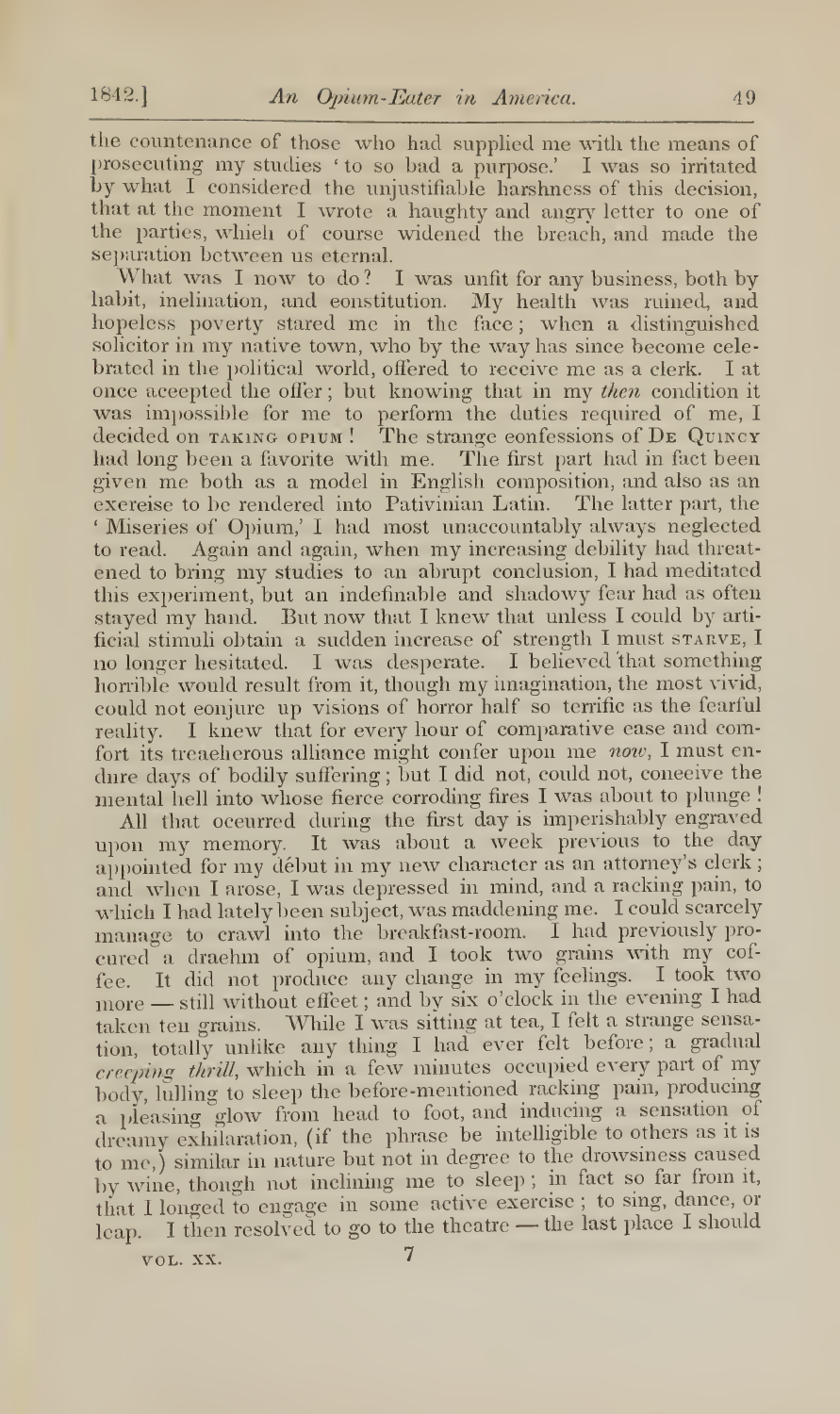the day before have dreamed of visiting; for the sight of cheerfulness iii others made me doubly gloomy.

<sup>I</sup> went; and so vividly did <sup>1</sup> feel my vitality — for in this state of delicious exhilaration even mere excitement seemed absolute elysium - that I could not resist the temptation to break out in the strangest vagaries, until my companions thought me deranged. As <sup>I</sup> ran up the stairs <sup>I</sup> rushed after and flung back every one who was above me. <sup>I</sup> escaped numberless beatings solely through the interference of my friends. After I had been seated a few minutes, the nature of the excitement was changed, and <sup>a</sup> ' waking sleep succeeded. The actors on the stage vanished ; the stage'itself lost its ideality; and before my entranced sight magnificent halls stretched ont in endless succession, with gallery above gallery, while the roof was blazing with gems, like stars whose rays alone illumined the whole building, which was thronged with strange gigantic figures, like the wild possessors of a lost globe, such as Lord Byron has described in Cain; as beheld by the Fratracide, when guided by Lucifer he wandered among the shadowy existences of those worlds which had been destroyed to make way for our pigmy earth. I will not attempt farther to describe the magnificent vision which a little pill of 'brown gum' had conjured up from the realm of ideal being. No words that  $I$  can command

would do justice to its Titanian splendor and immensity.<br>At midnight I was roused from my dreary abstraction; and on my return home the blood in my veins seemed to 'run lightning;' and <sup>I</sup> knocked down (for <sup>I</sup> had the strength of <sup>a</sup> giant at that moment) the first watchman <sup>I</sup>met : of course there was 'a row,' and for some minutes a battle-royal raged in New-Street, the principal thoroughfare of the town, between my party and the 'Charleys;'<br>who, although greatly superior in numbers, were sadly 'milled;' for we were all somewhat scientific bruisers, that sublime art or science having been cultivated with great assiduity at the public school, through which I had as was customary fought my way. I reached home at two in the morning, with a pair of 'Oxford spectacles' which confined me to the house for a week. I slept disturbedly, haunted by terrific dreams and oppressed by the Night-mare and her nine-fold, and awoke with a dreadful head-ache; stiff in every joint, and with deadly siekness of the stomach, which lasted for two or<br>three days; my throat contracted and parched, my tongue furred, my<br>eyes bloodshot, and the whole surface of my body burning hot. I<br>did not have recourse to o from the nausea the first dose had caused, my spirits were good, though not exuberant ; but I could eat nothing, and was annoyed by an insatiable thirst. I went to the office, and for six months performed the services required of me without lassitude or depression<br>of spirits; though never again did I experience the same delicious an insatiable thirst. I went to the office, and for six months performed the services required of me without lassitude or depression<br>of spirits; though never again did I experience the same delicious<br>sensations as on that desert' of my subsequent existence; life I cannot call it, for the *vivido vis animi et corporis* ' was extinct. ' vivido vis animi et corporis' was extinct.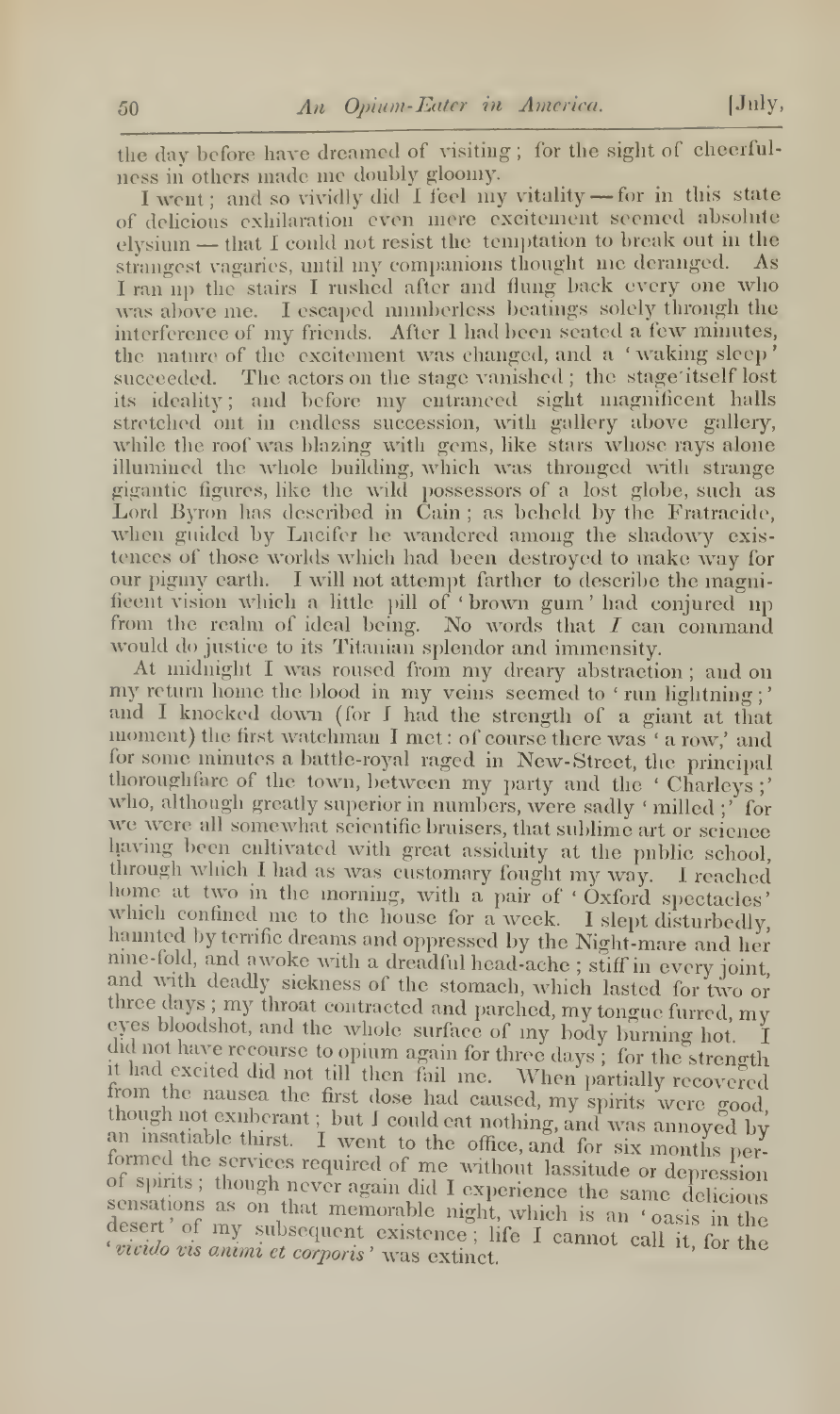In the seventh month my misery commenced. Burning heat, attended with constant thirst, then hegan to torment me from morning till night : my skin became scurfy ; the skin of my feet andhands peeled off; my tongue was always furred ; <sup>a</sup> feeling of contraction in the bowels was continual ; my eyes were strained and discolored, and <sup>I</sup> had unceasing head-ache. But internal and external heat was the pervading feeling and appearance. My digestion became still weaker, and my incessant costiveness was painful in the extreme. The reader must not however imagine that all these symptoms appeared suddenly and at once; they came on gradually, though with frightful rapidity, until I became a Morburun Mole, as a Romanie physician, whose lucubrations <sup>I</sup> met with and perused with great amusement some years since in a little country ale house, (God knows how it got there,) poetically expresses it. I could not sleep for hours after <sup>I</sup> had lain down, and consequently was unable to rise in time to attend the office in the morning, though as yet no visions of horror haunted my shumbers. Mr. P., iny employer, bore with this for some months; but at length his patience was wearied; and I was informed that I must attend at nine in the morning. <sup>I</sup> could not ; for even if <sup>I</sup> rose at seven, after two or three hours' unhealthy and fitful sleep, <sup>I</sup> was unable to walk or exert myself in any way for at least two hours. <sup>I</sup> was at this time taking laudanum, and had no appetite for any thing but coffee and acid fruits. <sup>I</sup> could and did drink great quantities of ale, though it would not, as nothing would, quench my thirst.

Matters continued in this state for fifteen months, during which time the only comfortable hours <sup>I</sup> spent were in the evening, when freed from the duties of the office, <sup>I</sup> sat down to study, which it is rather singular <sup>I</sup> was able to do with as strong zest and as unwearied application as ever; as will appear, when <sup>I</sup> mention that in those fifteen months <sup>I</sup> read through in the evenings the whole of Cicero, Tacitus, the Corpus Poetarum, (Latinorum) Boethius, Scrip tores Historice Augustine, Homer, Corpus Greearum Tragediarum, great part of Plato, and a large mass of philological works. fact, in the evening I generally felt comparatively well, not being<br>troubled with many of the above-mentioned symptoms. These troubled with many of the above-mentioned symptoms. evenings were the' very happiest of my hfe. <sup>I</sup> had ample means for the purchase of books, for <sup>I</sup> lived very cheap on bread, ale, and coffee ; and <sup>I</sup> had access to <sup>a</sup> library containing all the Latin clas sics - Valpy's edition in one hundred and fifty volumes, octavo, a magnificent publication —and about fifteen thousand other books. Toward the end of the year <sup>1829</sup> <sup>I</sup> established at my own expense and edited myself <sup>a</sup> magazine (there was not one in <sup>a</sup> town as large and as populous as New-York!) by winch <sup>I</sup> lost <sup>a</sup> considerable sum; though the pleasure I derived from my monthly labors amply compensated me. In December of that year my previous suffer ings became light in comparison with those which now seized upon

me, never completely to leave me again. my arm-chair to read the confession of a Russian who had murdered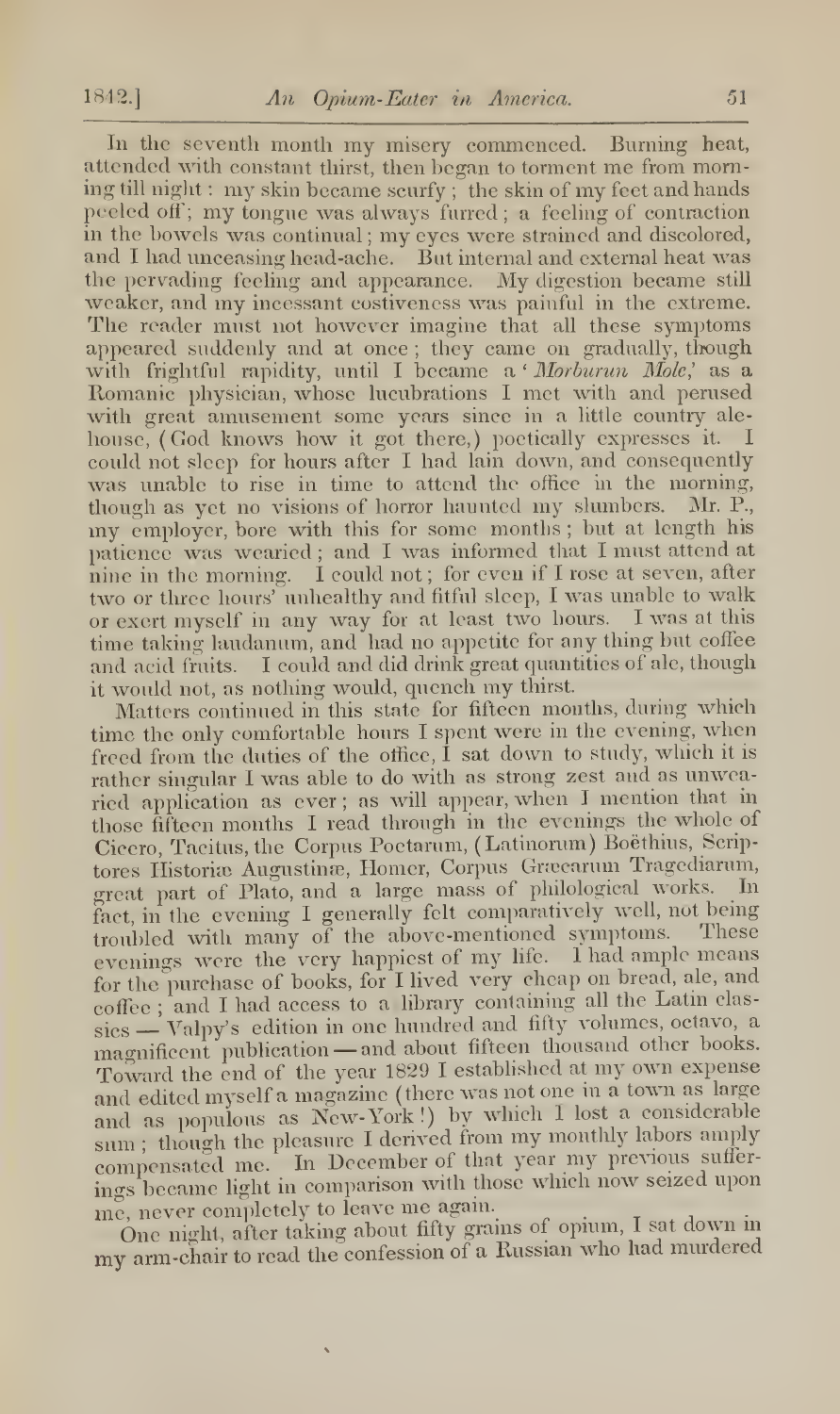his brother because he was the chosen of her whom both loved. It was recorded by a French priest who visited him in his last moments, and was powerfully and eloquently written. <sup>1</sup> dozed while reading it; and immediately I was present in the prison-cell of the Fratricide; <sup>I</sup> saw Ins ghastly and death-dewed features, ins despairing yet defying look, the gloomy and impenetrable dungeon; the dying lamp, which served but to render 'darkness visible;' and the horror-struck yet pitying expression of the priest's countenance;<br>but there  $I$  lost my identity. Though  $I$  was the recipient of these Though  $I$  was the recipient of these impressions, yet <sup>1</sup> was not myself separately and distinctively existent and sentient; but my entity was confounded with that of not only the two figures before me, but of the inanimate objects surrounding them. This state of compound existence <sup>I</sup> can no farther describe. While in this state <sup>I</sup> composed the ' Fratricide's Death,' or rather it composed *itself* and forced itself upon my memory without any activity or violation on my part.

And here again another phenomenon presented itself. The images reflected, if the expression be allowable, in the verses rose bodily and with perfeel distinctness before me, simultaneously with their verbal representatives; and when <sup>I</sup> roused myself (I had not been sleeping but was only abstracted) all remained clear and distinct in my memory. From that night for six months darkness always brought the most horrible fancies and opticular and auricular or acoustical delusions of <sup>a</sup> frightful nature, so vivid and real, that instead of <sup>a</sup> blessing, sleep became a curse; and the hours of darkness became hours which seemed days of misery. For many consecutive nights <sup>J</sup> dared not undress myself nor 'put out the light,' lest the moment I lay down some 'monstrum horrendum, informe ingeus' should blast my sight with his hellish aspect ! <sup>I</sup> had a double sense of sight and sound; one real, the other visionary: both equally strong and apparently real; so that while I distinctly heard imaginary footsteps ascending the stairs, the door opening, and my curtains drawn, <sup>I</sup> at the same time as plainly heard any actual sound in or outside the house, and could not remark the slightest difference between them; and while I saw an imaginary assassin standing by my bed bending over me with a lamp in one hand and a dagger in the other, I could see any real tangible object which the degree of light that might be then in the room made visible. Though these visionary fears and imaginary objects had presented themselves to me every night for months, yet I never could convince myself of their non-existence; and every fresh appearance caused suffering of as intense and as deadly horror as on the first night! And so great was the confusion of the real with the unreal, that <sup>I</sup> nearly became a convert to Bishop Berkeley's non-reality doctrines. My health was also rapidly becoming worse ; and before <sup>I</sup> had taken my opium in the morning, <sup>I</sup> had become unable to move hand or foot, and of course could not rise from my bed until <sup>I</sup> had received strength from the ' damnable dirt' <sup>I</sup> could not attend the office at all in the morning, and was forced to throw up my articles, and as the only chance left me of gaining <sup>a</sup> livcli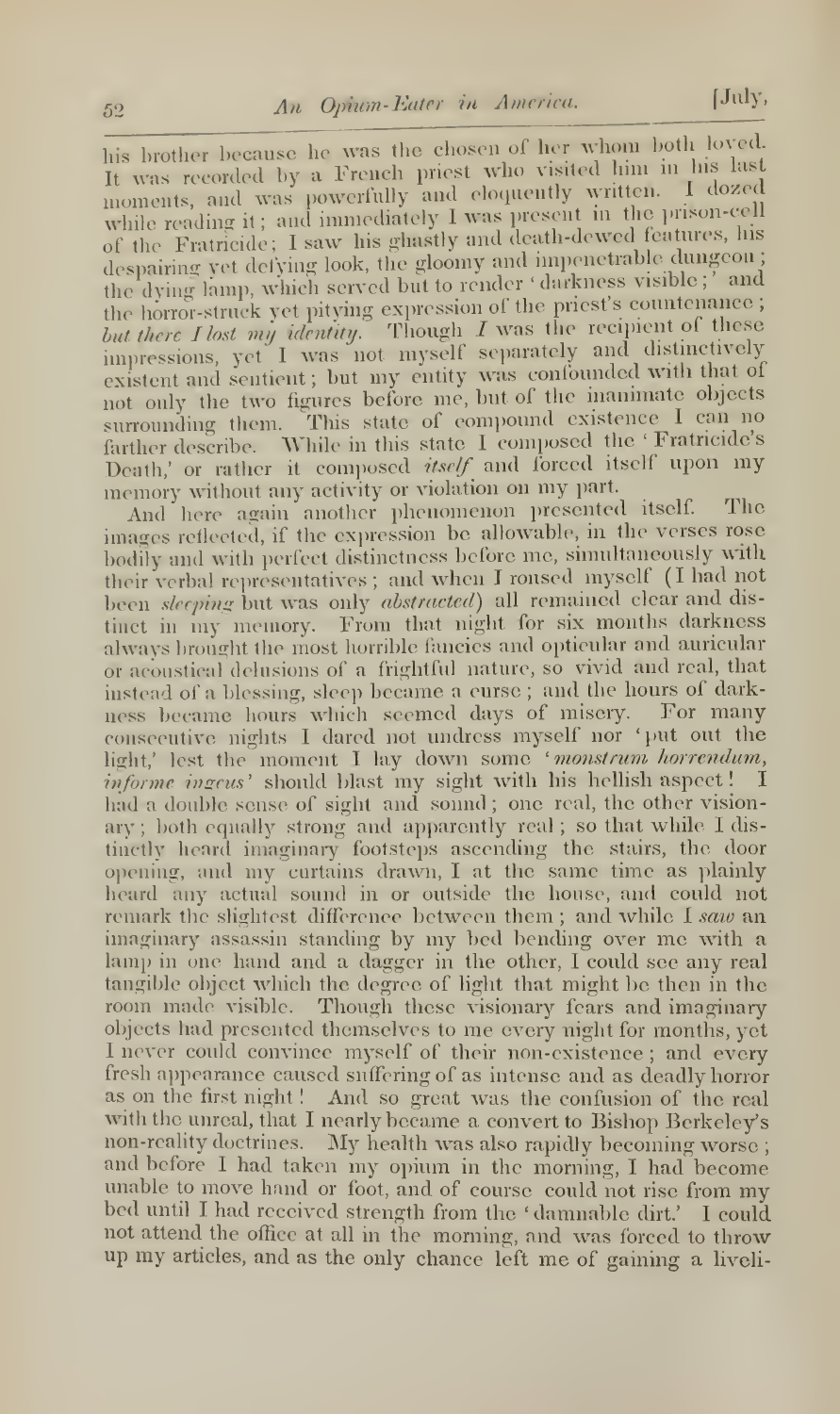hood, turn to writing for magazines for support. <sup>I</sup> left B. and pro ceeded to London, where <sup>I</sup> engaged with Charles Knight to supply the chapters on the use of elephants in the wars of the ancients for the ' History of Elephants,' then preparing for publication in the scries of the Library of Entertaining Knowledge. For this purpose <sup>I</sup> obtained permission to use the Library of the British Museum for six months, and again devoted myself with renewed ardor to my favorite studies.

But 'what a falling off was there!' My memory was impaired; and in reading <sup>I</sup> was conscious of a confusion of mind which prevented my clearly comprehending the full meaning of what <sup>I</sup> read. Some organ appeared to be defective. Myjudgment too was weakened, and <sup>I</sup> was frequently guilty of the most absurd actions, which at the time <sup>I</sup> considered wise and prudent. The strong common sense which <sup>I</sup> had at one time boasted of, deserted me. <sup>I</sup> lived in a dreamy, imaginative state, which completely disqualified me for managing my own affairs. <sup>I</sup> spent large sums of money in <sup>a</sup> day, and then starved for a month; and all this while the ' chateaux en espagne,' which had once only afforded me an idle amusement, now usurped the place of the realities of life, and led me into many errors and even unjustifiable acts of immorality, which lowered me in the estimation of my acquaintances and friends, who saw the effect but never dreamed the cause. Even those who knew <sup>I</sup> was an opiumeater, not being aware of the effects which the habitual use of it produced, attributed my mad conduct to either want of principle or aberration of intellect; and <sup>I</sup> thus lost several of my best friends, and temporarily alienated many others.

After a month or two passed in this employment, <sup>I</sup> regained a portion of strength sufficient to enable me to obtain <sup>a</sup> livelihood by reporting on my own account in the courts of law in Westminster any cause which I judged of importance enough to afford a reasonble chance of selling again; and by supplying reviews and occasional original articles to the periodicals, the Monthly, New Monthly, Metropolitan, etc. My health continued to improve, probably in consequence of my indulging in higher living and taking much more exercise than <sup>I</sup> had done for two or three years ; as <sup>I</sup> had no need of buying books, having the use of at least five hundred thou sand volumes in the Museum. <sup>I</sup> was at last fortunate enough to obtain the office of parliamentary reporter to <sup>a</sup> morning paper, which produced about three hundred pounds a year; but after working on an average fourteen or fifteen hours a day for a few months, I was obliged to resign the situation, and again depend for support on the irregular employment <sup>I</sup> had before been engaged in, and for which I was now alone fit. My constitution now appeared to have completely sunk under the destroying influence of the immense quantity of opium <sup>I</sup> had for some months taken —two hundred, two hundred and fiftv, and three hundred grams <sup>a</sup> day. <sup>I</sup> was fre quently obliged to repeat the dose several times a day, as my stomach had become so weak that the opium would not remain upon it; and I was beside afflicted with continual vomiting after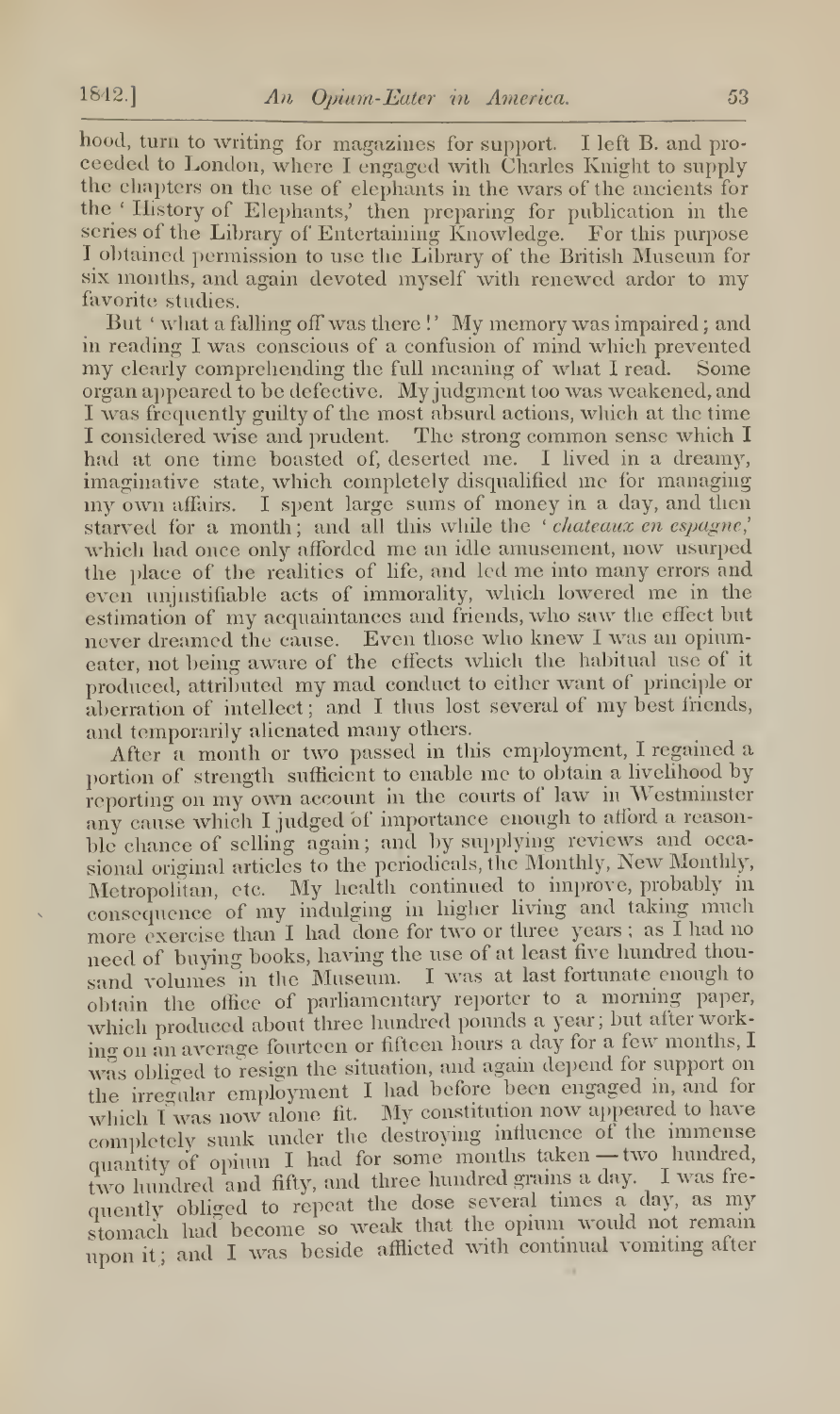having eaten any thing. I really believed that I could not last<br>much longer. Tic-doloreux was also added to my other sufferhaving eaten any thing. ings; constant head-ache, occasional spasms, heart-burn, pains in the legs and back, and a general irritability of the nerves, which would not allow me to remain above <sup>a</sup> fewminutes in the same position. My temper became soured and morose. I was careless of every thing, and drank to excess, in the hope of thus supplying the place of the stimulus which had lost its power.

\t length <sup>I</sup> was compelled to keep my bed by <sup>a</sup> violent attack ot pleurisy, which has since seized me about the same time every year. My digestion was so thoroughly ruined, that I was frequently ahnost maddened by the suffering which indigestion occasioned. I could not sleep, though <sup>1</sup> was uo longer troubled with visions, which had left me about three months. At last I became so ill that I was forced to leave London and visit my mother in Kenilworth, where ped; writing occasionally, and instructing <sup>a</sup> few pupils in Greek and Hebrew. <sup>I</sup> was also now compelled to sell my library, which Contained several Arabic and Persian MANUSCRIPTS, a complete col lection of Latin authors, and nearly a complete one of Greek; a large collection of Hebrew and Rabbinic works, which I had obtained at a great expense and with great trouble - all went; the only relics of it <sup>1</sup> was able to retain were the ' Corporcs Poetarum' and ' Graecorum et Latinorum;' and I have never since been able to colled another library. Idleness, good living, and constant exercise, revived me; but with returning strength my nocturnal visiters returned, and again my nights were made dreadful. <sup>I</sup> was 'terrified through visions ' similar to those which had so alarmed me at first, and I was obliged to drink deeply at night to enable me to sleep at all.

In this state <sup>I</sup> continued till June, 1833, when <sup>I</sup> determined once more to return to London ; and <sup>I</sup> left Kenilworth without informing any one of my intention the night before. The curate of the parish called at my lodgings to inform me that he had obtained the gift of six hundred pounds to enable me to reside at Oxford until I could graduate. Had <sup>I</sup> stayed twenty-four hours longer, <sup>I</sup> should not now be living in hopeless poverty in a foreign country; but pursuing under more favorable auspices than ever brightened my path before those studies which supported and cheered me in poverty and illness, and with a fair prospect of obtaining that learned fame for which I had longed so ardently from my boyhood, and in <sup>1</sup> he vain endeavor to obtain which <sup>I</sup> had sacrificed my health and denied myself not only the pleasures and luxuries but even the necessaries of life. <sup>I</sup> had while at the office in B. entered my name on the books of the Brazen-nose College, Oxford, and resided there one term, not being able to afford the expense attendant on a longer residence. Thus it has been with me through life. Fortune has again and again thrown the means of success in my way, but they have been like the waters of Tantalus, alluring but to escape from my grasp the moment <sup>I</sup> approached to seize them.

<sup>I</sup> remained in London only a few days, and then proceeded to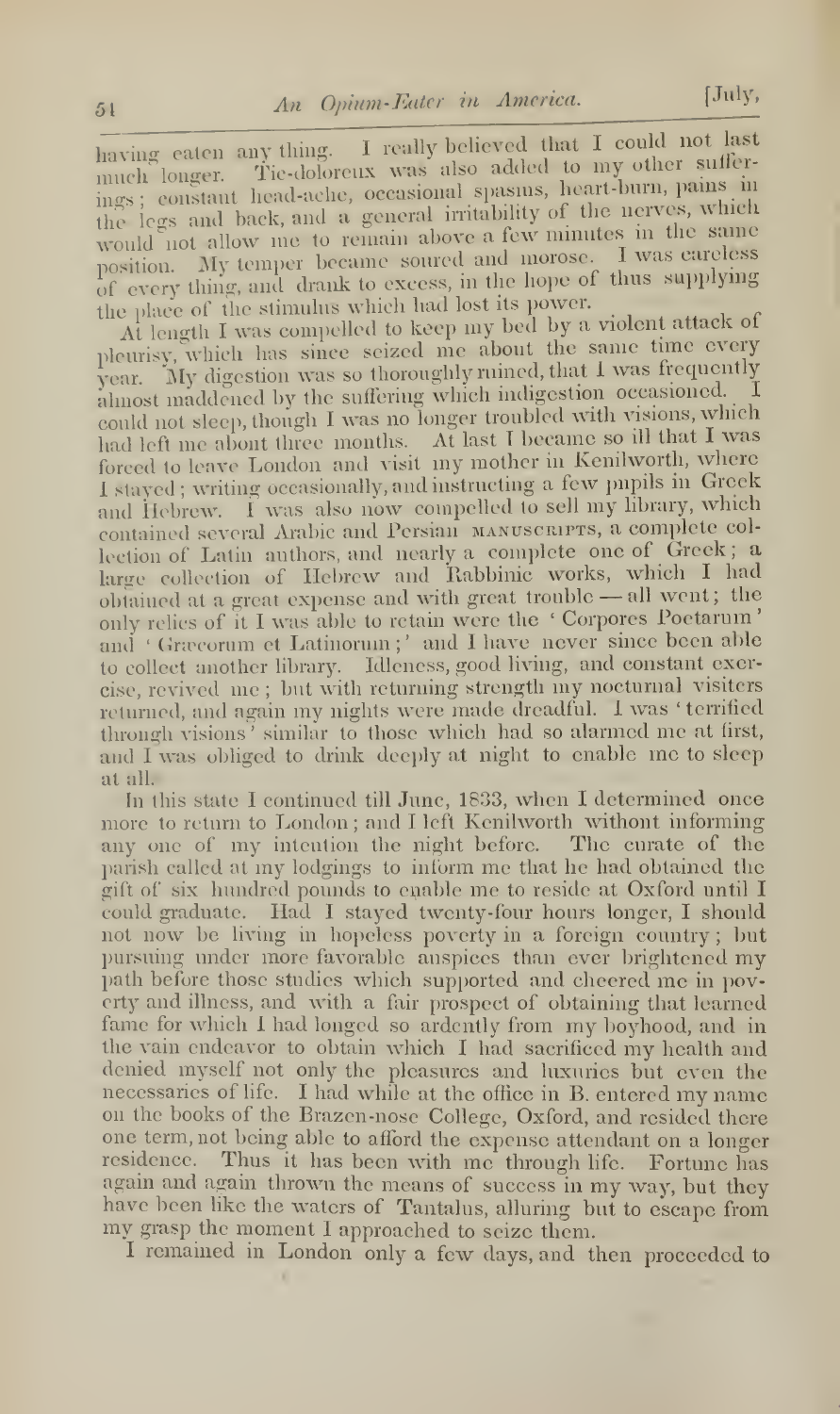Amsterdam, where <sup>I</sup>stayed <sup>a</sup> week, and then went to Paris. After completely exhausting my stock of money, <sup>I</sup> was compelled to walk back to Calais, which I did with little inconvenience, as I found that money was unnecessary ; the only difficulty <sup>I</sup> met with being how to escape from the overflowing hospitality <sup>I</sup> every where experienced from rich and poor. My health was much improved when <sup>I</sup> arrived in town, and <sup>I</sup> immediately proceeded on foot to Birmingham, where <sup>I</sup> engaged with Doctor Palmer, <sup>a</sup> celebrated physician, to supply the Greek and Latin synonymes, and correct the press for a dictionary of the terms used by the French in medicine, which he was preparing. The pay I received was so very small that I was again reduced to the poorest and most meagre diet ; and an attack of pleurisy produced such a state of debility that <sup>I</sup> was compelled to leave Birmingham and return to my mother's house in Kenilworth.

<sup>I</sup> had now firmly resolved to free myself from my fatal habit ; and the very day <sup>I</sup> reached home <sup>I</sup> began to diminish the quantity <sup>I</sup> was then taking by one grain per day. I received the most careful attention, and every thing was done that could add to my comfort and alleviate the sufferings <sup>I</sup> must inevitably undergo. Until <sup>I</sup> had arrived at seventeen and a half grains a day <sup>I</sup> experienced but little uneasiness, and my digestive organs acquired or regained strength very rapidly. All constipation had vanished. My skin became moist and more healthy, and my spirits instead of beingdepressed became equable and cheerful. No visions haunted my sleep. <sup>I</sup> could not sleep however more than two or three hours at a time ; and from about three a. m. until eight, when <sup>I</sup> took my opium, <sup>I</sup> was restless, and troubled with a gnawing, twitching sensation in the stomach. From seventeen grains downward my torment (for by that word alone can <sup>I</sup> characterize the pangs <sup>I</sup> endured) commenced. <sup>I</sup> could not rest, cither lying, sitting or standing. I was compelled to change my position every moment; and the only thing that relieved me was walking about the country. My sight became weak and dim ; the gnawing at my stomach was perpetual, resembling the sensation caused by ravenous hunger ; but food, though <sup>I</sup> ate voraciously, would not relieve me. <sup>I</sup> also felt a sinking in the stomach, and such pain in the back that <sup>I</sup> could not straighten myself up. A dull constant aching pain took possession of the calves of my legs; and there was <sup>a</sup> continual jerking motion of the nerves from head to foot. My head ached ; my intel lect was terribly weakened and confused. <sup>I</sup> could not think, talk, read or write ; to sleep was impossible, until by walking from morning tdl night <sup>I</sup> had so thoroughly tired myself that pain could not keep me awake ; although <sup>I</sup> was so weak that walking was misery to me. And yet under all these désagrémens I did not feel dejected in spirits ; although <sup>I</sup> became unable to walk, and used to he on the floor and roll about in agony for hours together. <sup>I</sup> should certainly have taken opium again, if the chemist had not, by my mother's instruction, refused to sell it. I became worse every day; and it was not till <sup>I</sup> had entirely left off the drug, two months nearly, that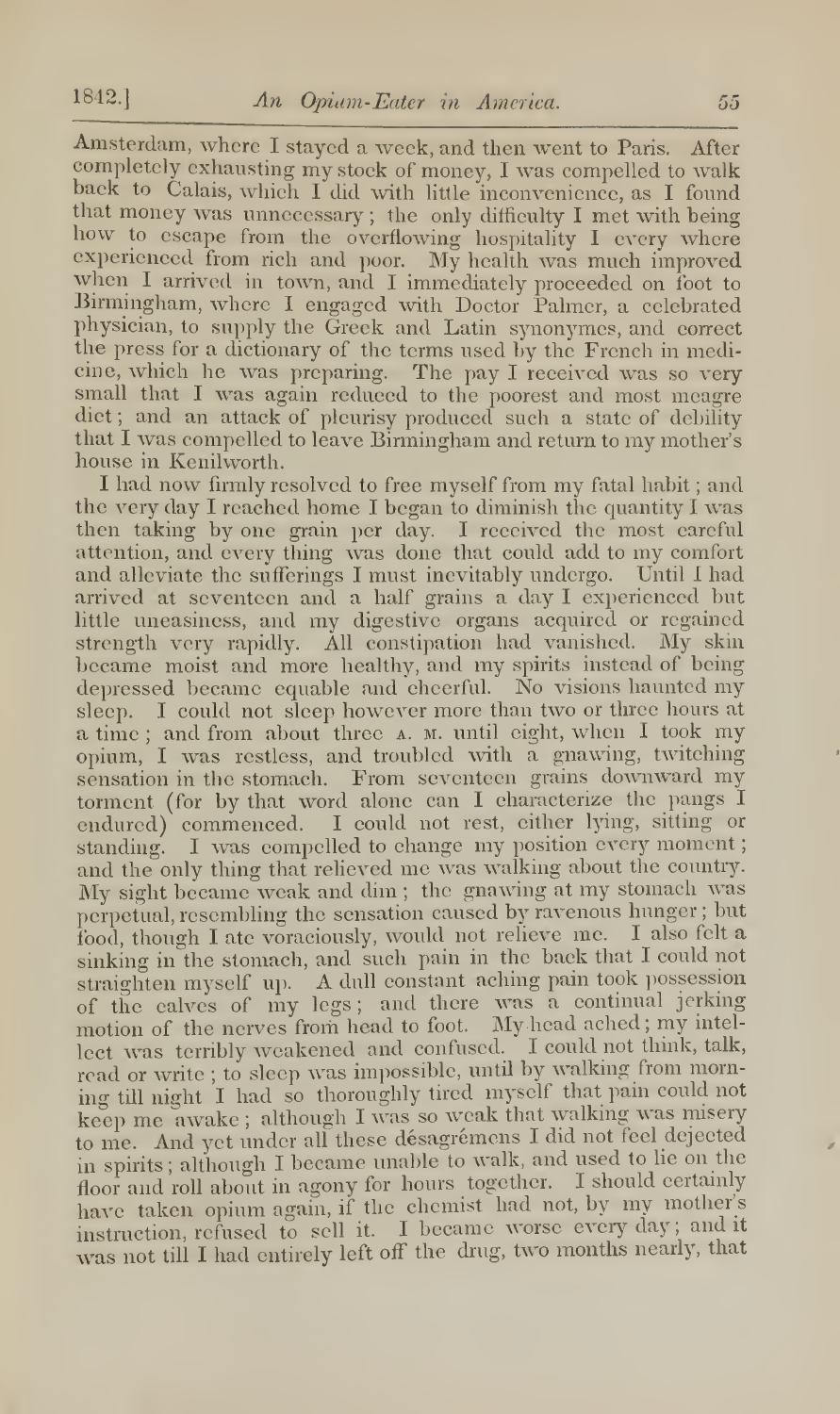any alleviation of my suffering was perceptible. I gradually but<br>very slowly recovered my strength, both of mind and body; though<br>it was long before I could read or write, or even converse. My very slowly recovered my strength, both of mind and body; though appetite was too good; for though while an opium-eater I could not ppetite was too good; for mough will all optime and that at dinner<br>endure to taste the smallest morsel of fat, I now could eat at dinner a pound of bacon which had not a hair's breadth of lean in it.<br>a pound of bacon which had not a hair's breadth of lean in it.

 $\frac{m}{\pi}$  is not to the matrix of May was the first day I was entirely free from pain. Previous to my arrival in Kenilworth, an intimate friend of mine had been ruined-reduced at once from affluence to utter penury by the villany of bis partner, to whom be bad intrusted the whole of his business, and who had committed two forgeries, for which be was sentenced to transportation for life. In consequence of this event, my friend, who was a little older than myself, and had been about twelve months married, determined to leave his young wife and child, and seek to rebuild his broken fortunes in Canada. When he informed me that such was his plan, I resolved to accompany him, and immediately commenced the necessary preparations for my voyage. I was not however ready, not having been able so soon to collect the sum necessary, when he was obliged to leave; and as I could not have him for my compagnon du voyage, I altered my course and took my passage for New-York, in the vain hope and expectation of obtaining <sup>a</sup> better income here, where the ground was comparatively unoccupied, than in London, where there were hundreds of men as well qualified as myself, dependent on literature for their support.

<sup>I</sup> need not add how lamentably <sup>I</sup> was disappointed. The first inquiries <sup>I</sup> made were met by advice to endeavor to obtain a liveli hood by some other profession than authorship. <sup>I</sup> could get no employment as <sup>a</sup> reporter; and the applications <sup>I</sup> addressed to the editors of several of ihc daily newspapers received no answer. My prospects appeared as gloomy as they could well be, and my spirits sunk beneath the pressure of the anxious cares which now weighed so heavily upon me. I was alone in a strange country, without an acquaintance into whose ear <sup>I</sup> might pour the gathering bitterness of my blighted hopes. <sup>I</sup> was also much distressed hy the intense heat of July, which kept me from morning till night in a state much like that occasioned by a vapor-bath. <sup>I</sup> was so melancholy and hopeless that <sup>I</sup> really found it necessary to have recourse to either brandy or opium. <sup>I</sup> preferred the latter, although to ascertain the difference, merely as a philosophical experiment, <sup>I</sup> took rather copi ous draughts of the former also. But observe ; <sup>I</sup> did not intend ever again to become the slave of opium. <sup>I</sup> merely proposed to take three or four grains a day, until I should procure some literary engagement, and until the weather became more cool. All my efforts to obtain such engagements were in vain; and I should undoubtedly have sunk into hopeless despondency, had not a gentleman, (to whom <sup>I</sup> had brought an order for <sup>a</sup> small sum of money, twice the amount of which he had insisted on my taking,) perceiving how deeply and injuriously I was affected by my repeated disappointments, offered me two hundred dollars to write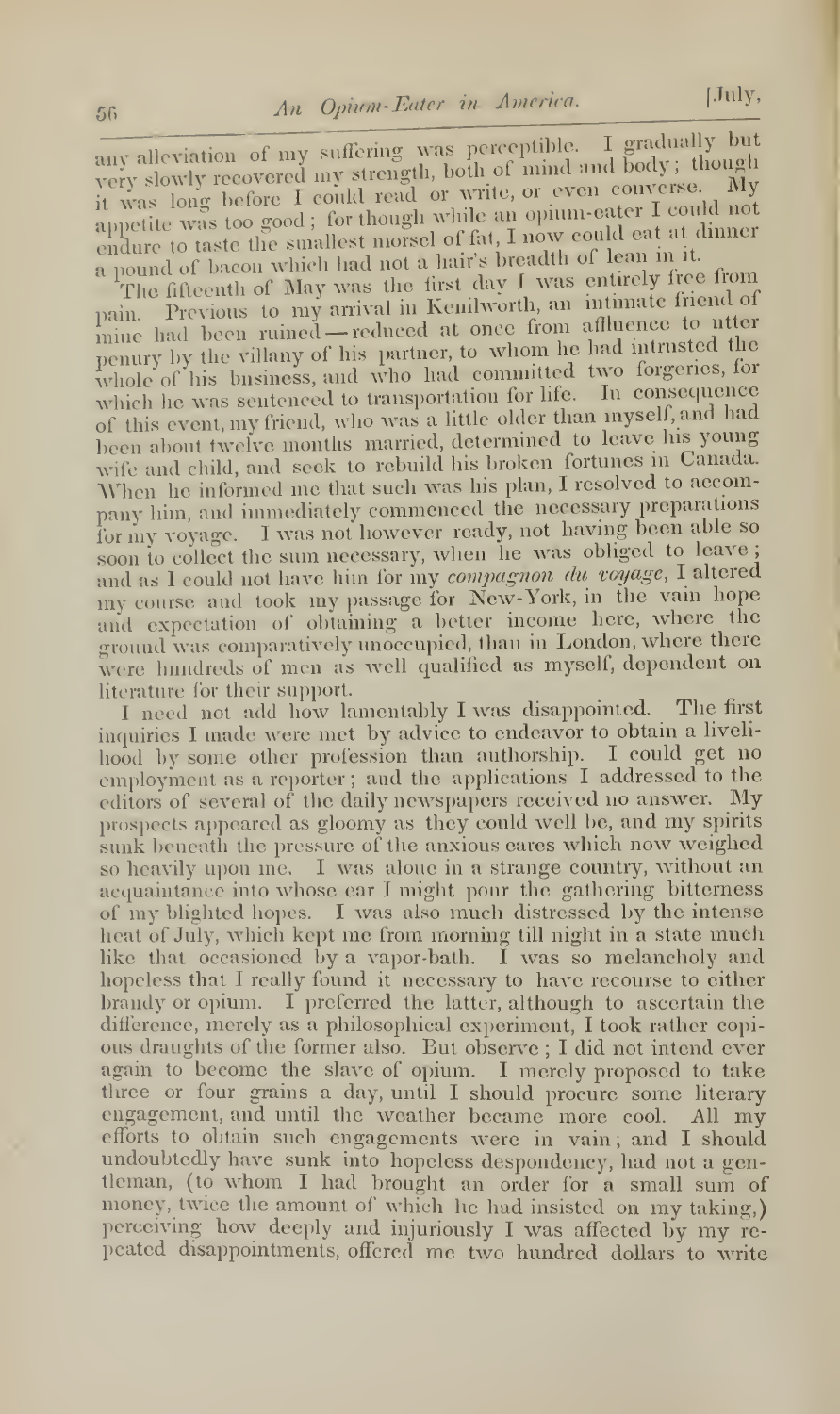' Passages from the Life of an Opium-Eater,' in two volumes. <sup>I</sup> gladly accepted this generous and disinterested offer; but before <sup>I</sup> had written more than two or three sheets, <sup>I</sup> became disgusted with the subject. <sup>I</sup> attempted to proceed, but found that my former facility in composition had deserted me ; that in fact <sup>I</sup> could not write. I now discovered that the attempt to leave off opium again would be one of doubtful result. <sup>I</sup> had increased my quantum to forty grains. I again became careless and inert; and I believe that the short time that had elapsed since <sup>I</sup> had broken the habit in England had not been sufficient to allow my system to free itself from the poison which had been so long undermining its powers. I could not at once leave it off; and in truth <sup>I</sup> was not very anxious to do so, as it enabled me to forget the difficulties of the situation in which I had placed myself; while I knew that with regained freedom the cares and troubles which had caused me again flee to my destroyer for relief would press upon my mind with redoubled weight. <sup>I</sup> remained in Brooklyn until November. Since then <sup>I</sup> have resided in the city, in great poverty ; frequently unable to pro cure a dinner; as the few dollars <sup>I</sup> received from time to time searcely sufficed to supply me with opium. Whether I shall now be able to leave off opium, God only knows ! But whether <sup>I</sup> do or not, <sup>I</sup> have no hope whatever of gaining a respectable livelihood in this country ; and <sup>I</sup> shall therefore return to England the moment <sup>I</sup> can obtain a passage. WILLIAM BLAIR.

## LINES

TO TRE DEPARTED POSTESS OF LAKE CHAMFLAIN.

 $\begin{smallmatrix}&&4\\B&\overline{Y}&&&\overline{Y}&\overline{Y}&\overline{Y}&\overline{Y}&\overline{Y}&\overline{Y}&\overline{Y}&\overline{Y}&&\end{smallmatrix}$ 

So long as Nature breatheth lightly there, So long as Woman bendeth low in prayer So long as one lone flower remains in bloom, Or mortal man doth kneel beside the tomb;<br>So long as Morning on the earth looks o'er An eastern ocean toward a western shore; So long as Darkness stalks before its gleam, Or Night's last tear-drops sparkle in its beam So long as sun-beams, following morning light Through Day's dominions to returning Night, Leave their last lustre on an evening cloud, Dark-mantling mountains in <sup>a</sup> gathering shroud : So long as zephyr o'er that lovely Lake Shall weave her waves, or brooding wild winds wake Her slumbering billows with an evening surge  $\overline{O}$ 'er heads of heroes, oft-repeated dirge ;<br>Immortal notes from youthful 'Luny's lay Shall swell in numbers o'er M'Donough's Bay.

Green Mountains.

VOL. XX.

8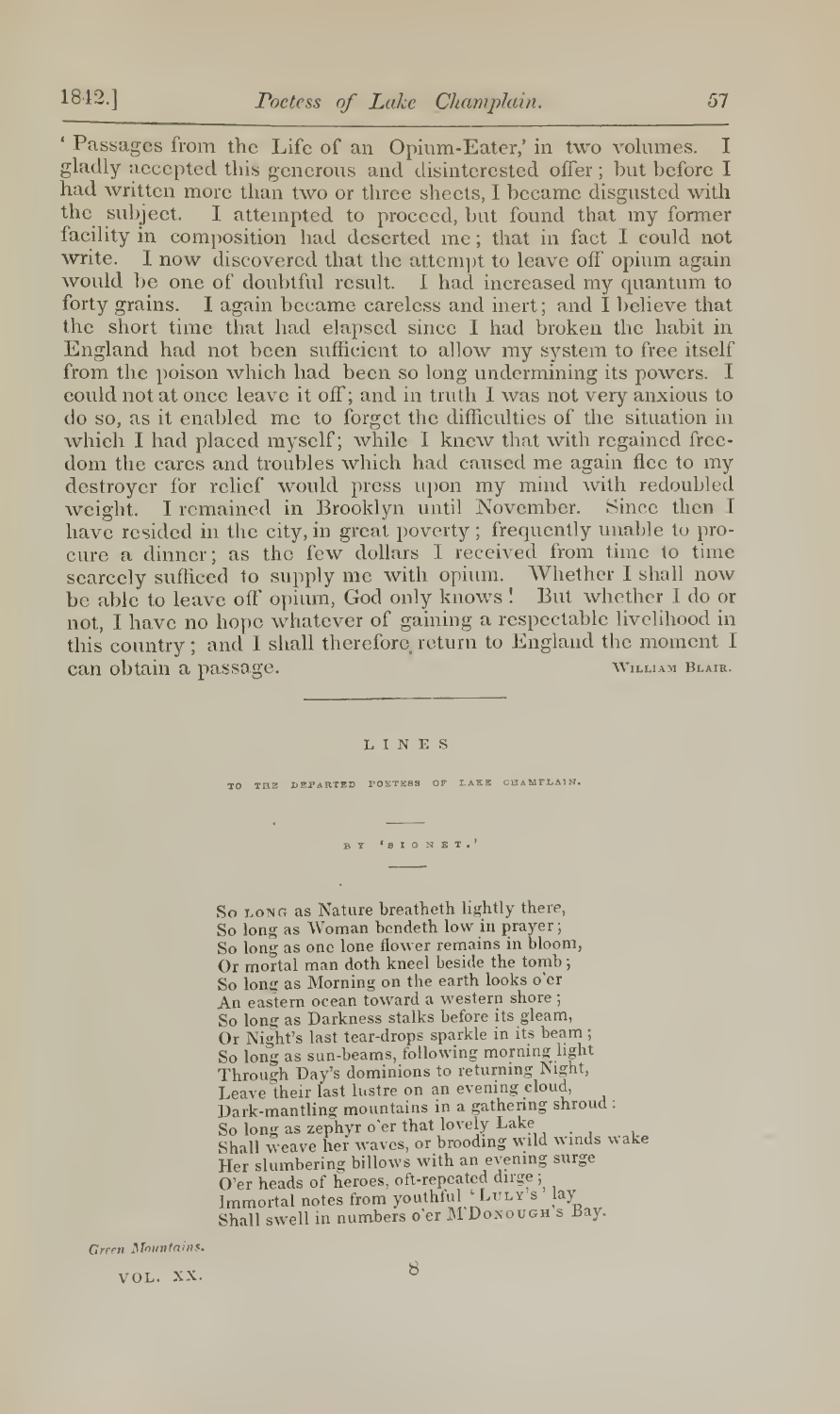## THE BANKRUPT MERCHANT'S DWELLING.

THE flowers bloom for another; The fountain floweth there With cool and quiet murmur

Upon the summer air: But no fond heart is near it To listen to its play:

The hand that nursed the roses Is far, oh! far away !

The sad deserted dwelling Stands lonely by the stream; The windows shuttered closely, Close out the sun's glad beam And grass grows o'er the foot-path

Where once the happy trod,

Nor children's steps pass lightly Across the bright green sod.

And he who reared the homestead — Comes not the thought to him Of this old place of meeting,<br>When life looks drear and dim;

While the city's bum is round him, In bis low pent-up home,

Where seent of summer roses And cool winds never come?

(Oh! oft his heart must linger On days when hope was bright, Nor scemed upon his fortunes

A sign of change or blight; When he stood here at evening

Beneath his own roof-tree, His gentle wife beside bim,

His children at his knee :

Or out upon the water His boat danced far and wide, Beneath the silver moon-light

Upon the flowing tide. And now he catches only

Some glimpses of the sky Through piles of city dwellings And spires that stretch on high.

Oh! lone, deserted dwelling! Thou art a place of gloom, Although the sun is on thee

And gaily roses bloom : For human steps and voices,

That make the desert glad, Are not around thee standing,

Thou lonely place and sad !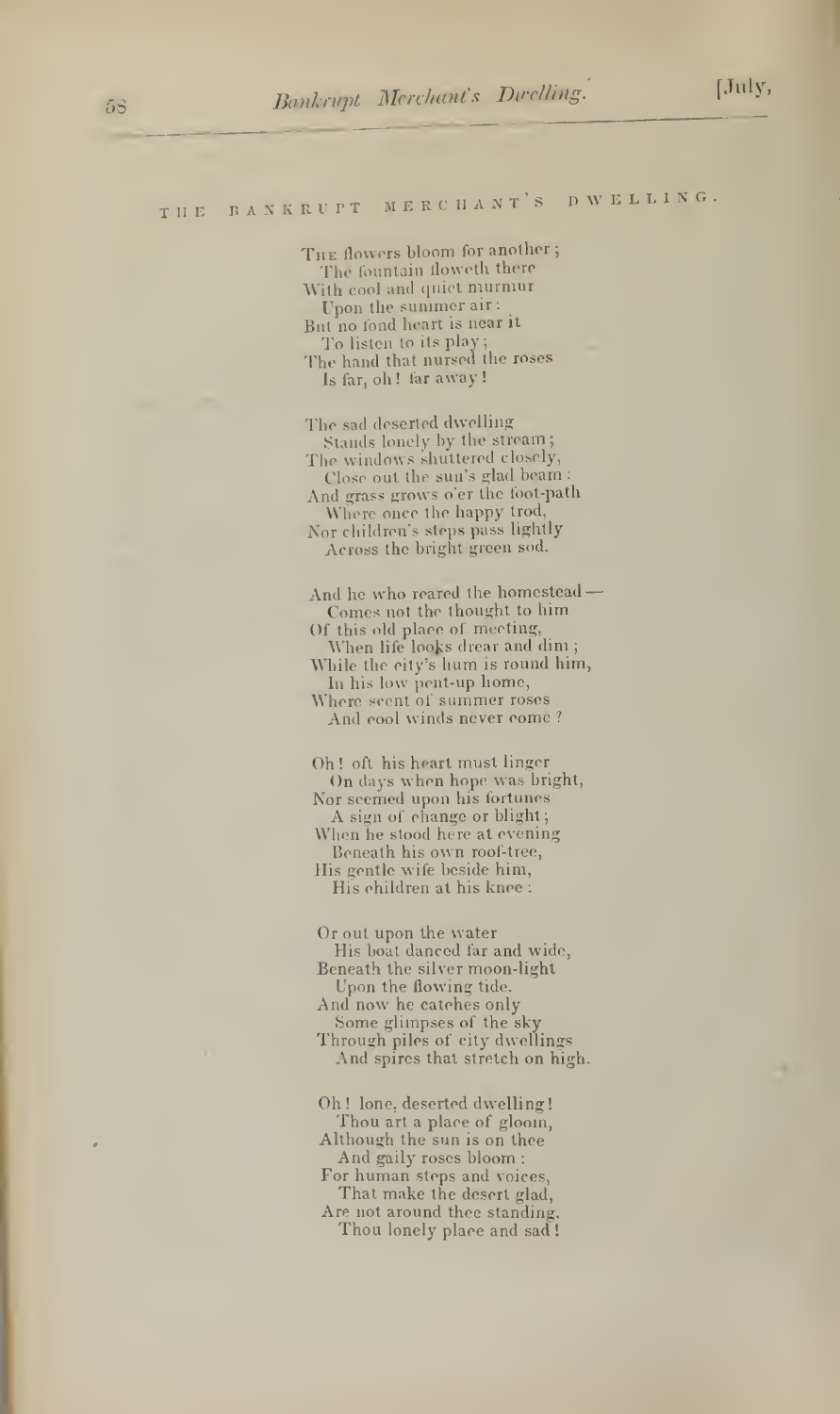